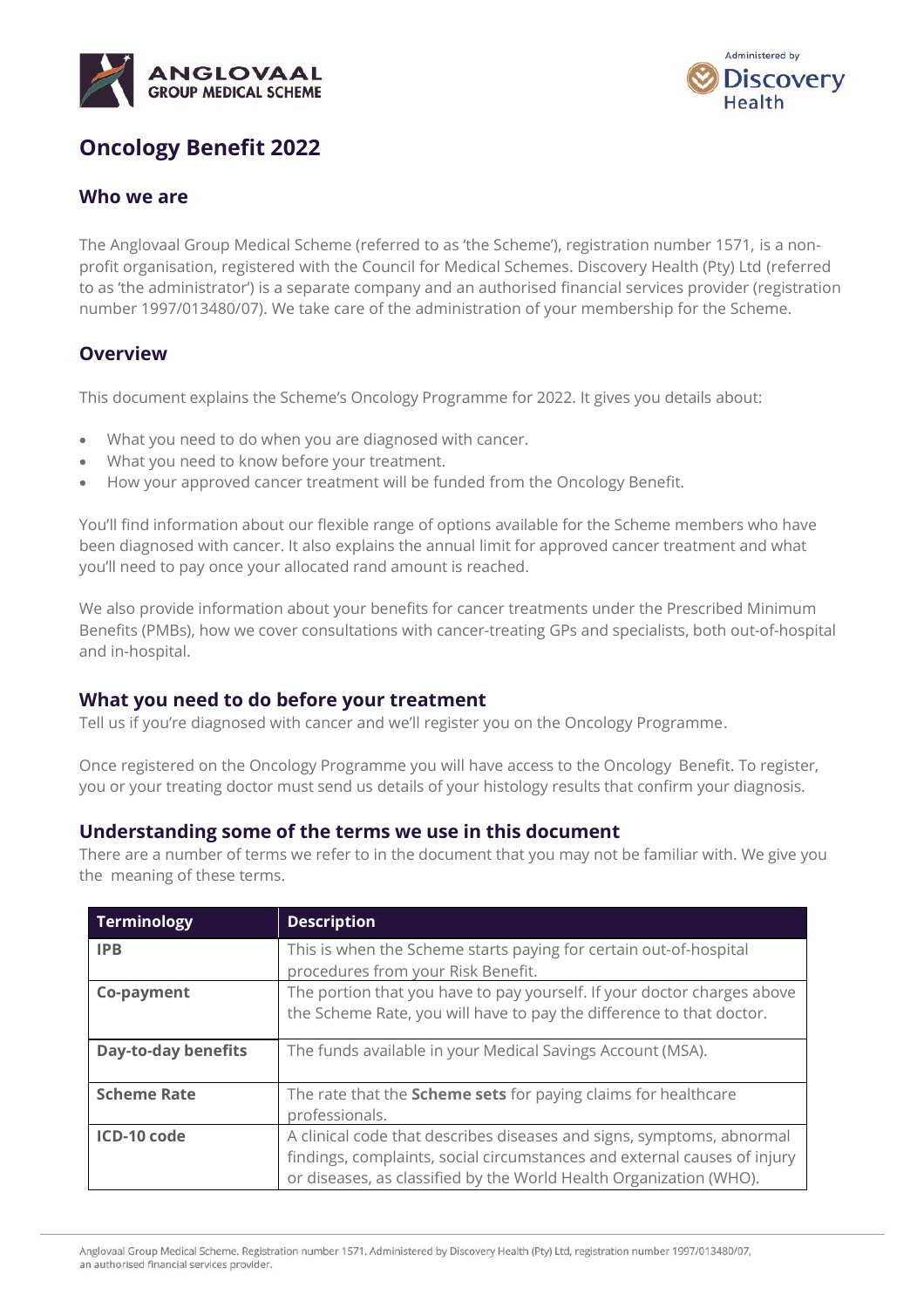



| <b>Morphology code</b>    | A clinical code that describes the specific histology and behaviour and<br>indicates whether a tumour is malignant, benign, in situ, or uncertain<br>(whether benign or malignant) as classified by the World Health<br>Organization (WHO). |
|---------------------------|---------------------------------------------------------------------------------------------------------------------------------------------------------------------------------------------------------------------------------------------|
| Payment                   | We have payment arrangements in place with specific specialists to pay                                                                                                                                                                      |
| arrangements              | them in full at a higher rate. When you use these providers, you won't                                                                                                                                                                      |
|                           | need to make a co-payment.                                                                                                                                                                                                                  |
| <b>Prescribed Minimum</b> | A set of conditions for which all medical schemes must provide a basic                                                                                                                                                                      |
| <b>Benefits (PMBs)</b>    | level of cover. This basic level of cover includes the diagnosis, treatment                                                                                                                                                                 |
|                           | and costs of the ongoing care of these conditions.                                                                                                                                                                                          |

# **The Oncology Benefit at a glance**

# **Cover for cancer**

The Oncology Benefit provides members cover for approved cancer treatment. It offers you a flexible range of options for your cancer treatment. We have structured the benefit to include an amount of R396 583 per family, each benefit year for all your approved cancer-related treatment.

Treatment provided by your cancer specialist and other healthcare providers that add up to an annual rand amount include:

- Chemotherapy and radiotherapy
- Technical planning scans
- Implantable cancer treatments including brachytherapy and Gliadel® wafers
- Hormonal therapy related to your cancer
- Consultations with your cancer specialist
- Fees charged by accredited facilities
- Materials used in the administration of your treatment, for example, drips and needles
- Medicine on a medicine list (formulary) to treat pain, nausea and mild depression as well as other medicine used to treat the side effects of your cancer treatment (except schedule 0, 1 and 2 medicines)
- External breast prostheses and special bras
- Oxygen (rental home oxygen concentrators)

# **All the costs related to your approved cancer treatment will count towards an annual rand amount**

Once this rand limit has been reached, we will continue funding cancer treatment defined as PMB treatment at the Scheme Rate in accordance with our clinical guidelines (defined as SAOC Tier 1). Alternatively, you can apply to continue to have your approved cancer treatment covered by the Scheme. This is subject to approval.

All costs related to your approved cancer treatment including Prescribed Minimum Benefit treatment during the 12-month period, will add up to the 12-month cycle cover amount. We cover all cancer-related healthcare services up to 100% of the Scheme Rate from health professionals who do not have a payment arrangement with the Scheme. You might have a co-payment if your healthcare professional charges more than this rate. Health professionals who have a payment arrangement with the Scheme will be funded at the agreed rate.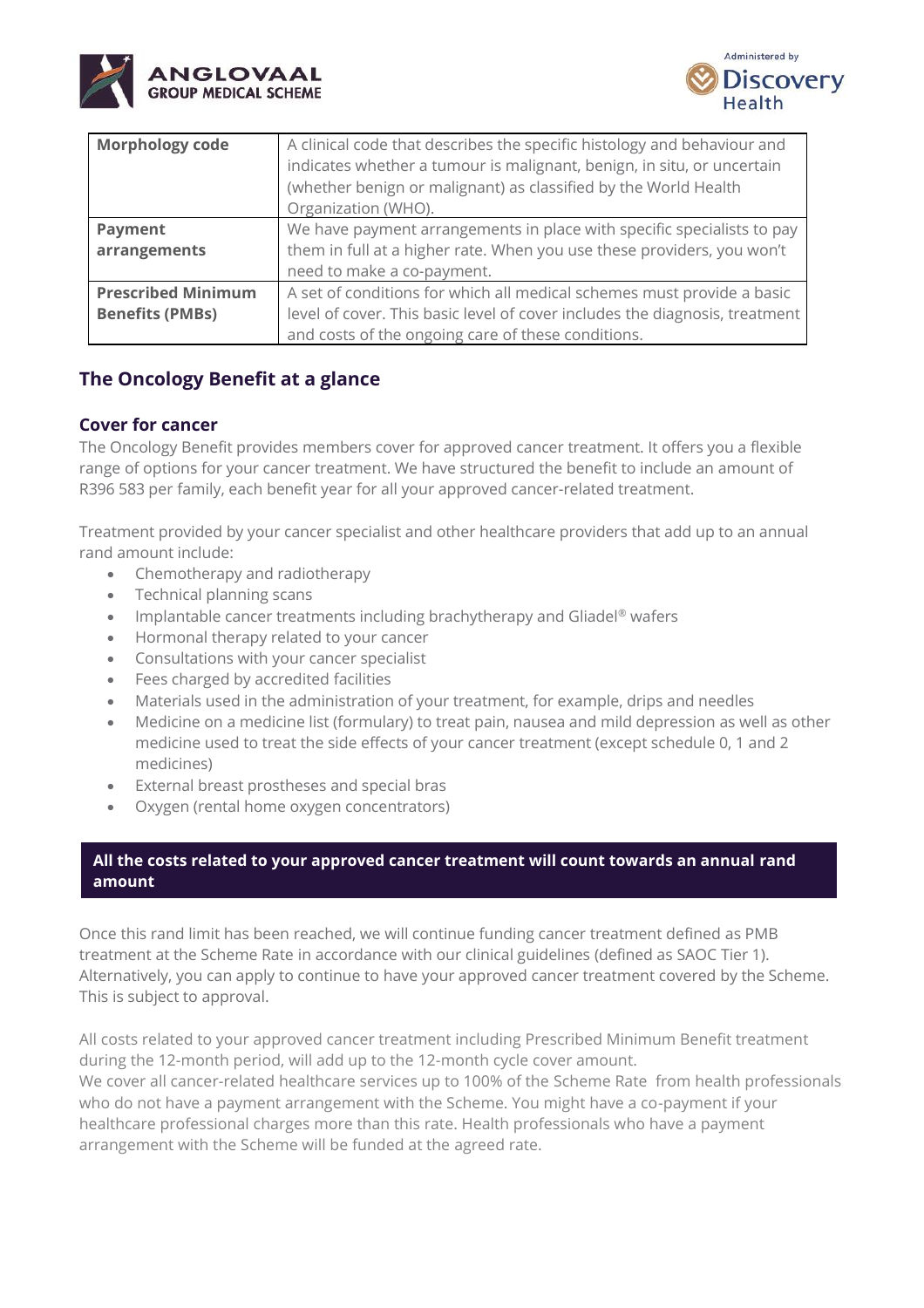



# **How we cover basic pathology, radiology and consultations**

The Scheme has designated treatment groups called baskets of care, to cover basic pathology, radiology and consultations from the Oncology Programme. These baskets of care do not apply if you receive hormonal or stoma therapy alone.

### **When you are first diagnosed**

Once you are registered on the Oncology Programme we will assign you a treatment basket, called the **medical management basket**. We will pay the listed tests and consultations from when you are first diagnosed, up until we receive and approve a treatment plan from your cancer specialist. We cover the following items from the medical management basket:

| <b>Treatment</b>                          | Medical management basket limit for each |  |
|-------------------------------------------|------------------------------------------|--|
| Full blood count including platelet count | <b>WO</b>                                |  |
| Consultations                             | l wo                                     |  |
| Chest x-ray                               | One                                      |  |
| Sonar of the abdomen                      | . Jne                                    |  |

### **When you actively receive treatment**

If you actively receive cancer treatment (chemotherapy and/or radiotherapy), you'll have access to specific tests and consultations in the **basket of care**. Your cover is **for the duration** of your treatment (from the treatment start date to the treatment end date).

An **extended basket** of care is available for members with more complex cancers like leukaemia and specific lymphomas, as well as paediatric patients under the age of 16 years, who actively receive chemotherapy or radiation therapy. Access to the items in the **extended basket** of care will apply for the duration of their treatment (from the treatment start date to the treatment end date).

We cover the following items from the basket of care and extended basket of care:

| <b>Treatment</b>                          | <b>Basket of care limit</b><br>for each year | <b>Extended basket of care</b><br>limit for each year |
|-------------------------------------------|----------------------------------------------|-------------------------------------------------------|
| Full blood count including platelet count |                                              | 18                                                    |
| U & E and Creatine                        |                                              | h                                                     |
| Alkaline phosphate                        | 3                                            | 6                                                     |
| LDH                                       | ੨                                            | 6                                                     |
| Bilirubin                                 | 3                                            | 6                                                     |
| Calcium                                   | っ                                            | 6                                                     |
| Chest x-ray                               |                                              | 6                                                     |
| Ultrasound of the abdomen                 |                                              | 6                                                     |
| Consultations                             |                                              | 24                                                    |

**Please note:** If you were assigned a **medical management basket of care** earlier in the year when you registered, you will receive the rest of items in the basket after your treatment is complete. Or, if you receive treatment and access the medical management basket and then start treatment again within the same year, we will allocate the rest of the medical management basket for 90 days on completion of your treatment.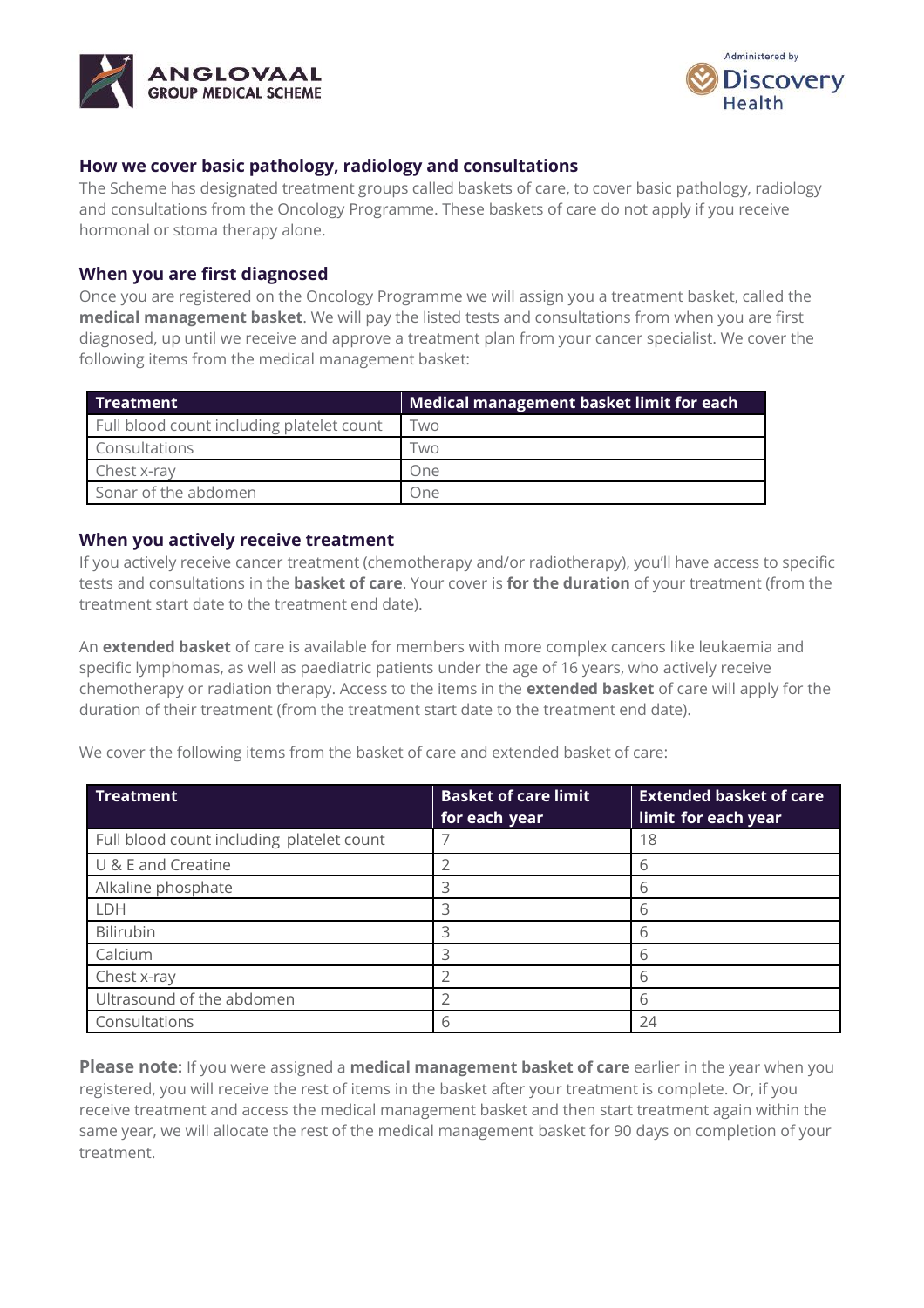



# **We pay certain treatments from your day-to-day benefits**

Other needs related to your condition and treatment that is not covered from the Oncology Benefit will be paid from the available funds in your day-to-day benefits. This includes, for example, wigs.

#### **You have full cover for doctors who we have an agreement with**

You can benefit by using doctors and other healthcare providers, like hospitals, who we have an agreement with because we will cover their approved procedures in full.

#### **We need the appropriate ICD-10 and morphology codes on accounts**

All accounts for your cancer treatment must have the relevant and correct ICD-10 and morphology code for us to pay it from the Oncology Benefit. To ensure there isn't a delay in paying your doctor's accounts, it would be helpful if you double check to make sure that your doctor has included the ICD-10 and morphology codes.

# **Understanding what is included in your cancer benefits**

### **Prescribed Minimum Benefits (PMBs)**

PMBs is a set of conditions for which all medical schemes must provide a basic level of cover. This basic level of cover includes the diagnosis, treatment and costs of the ongoing care of these conditions.

The aim of the PMBs is to ensure that no matter what plan a member is on, there is always a basic level of cover for these conditions.

Cancer is one of the conditions covered under the PMBs. We will cover your treatment in full as long as you meet all three of these requirements for funding.

| Your condition must be part of the list of<br>defined conditions PMBs. | You may need to send us the results of your<br>medical tests and investigations that confirm<br>the diagnosis for your condition. |
|------------------------------------------------------------------------|-----------------------------------------------------------------------------------------------------------------------------------|
| The treatment you need must match the                                  | There are standard treatments, procedures,                                                                                        |
| treatments included as part of the defined                             | investigations and consultations for each                                                                                         |
| benefits for your condition.                                           | condition.                                                                                                                        |
| You must use a doctor, specialist or other                             | There are some cases where this is not                                                                                            |
| healthcare provider who the Scheme has an                              | necessary, for example, a life-threatening                                                                                        |
| agreement with.                                                        | emergency.                                                                                                                        |

#### **Tests to confirm a diagnosis (diagnostic work-up)**

This refers to the certain out-of-hospital pathology and radiology tests and investigations that are carried out in diagnosing your cancer. We may pay these from your day-to-day benefits upon request. The tests and investigations can be reviewed for funding as a Prescribed Minimum Benefit. Please contact us to have the tests and investigations reviewed.

#### **You may apply for us to review this decision**

We will review this decision if you or your doctor sends us new information about your condition or information that was not sent with the original application. We will review the individual circumstances of the case, but please note this process does not guarantee funding approval.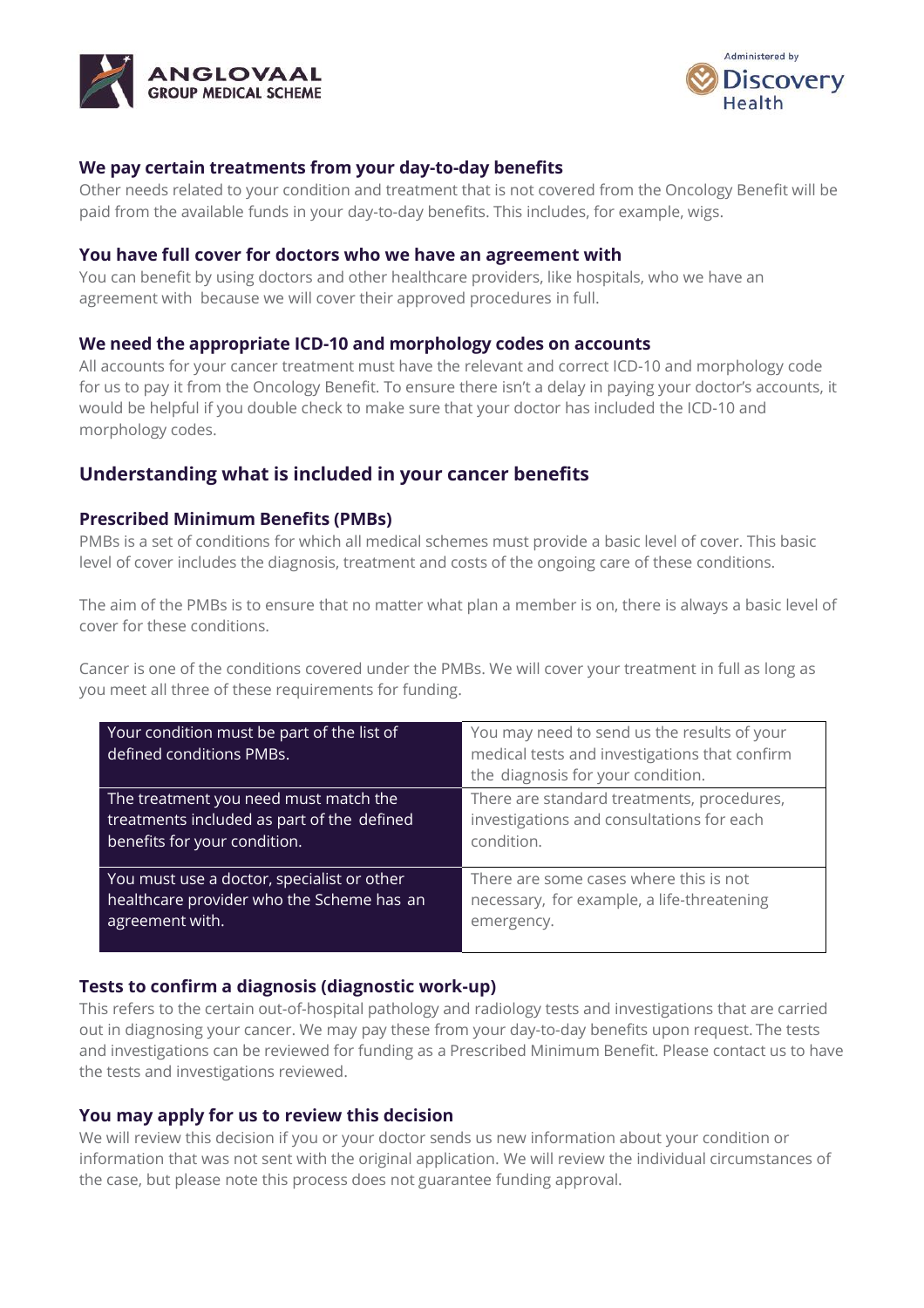



# **You can appeal against our funding decisions in certain circumstances**

If you disagree with our decision on the PMB cover you requested, there is an appeals process that you can follow. Call us on 0860 100 693 to request an appeals application form.

# **Getting the most out of your cancer benefits**

### **Get to know all about your cancer benefits**

Check what benefits apply to your specific treatment, whether it's in- or out-of-hospital. You can go to [www.avgms.co.za](http://www.avgms.co.za/) or call us on **0860 100 693**.

# **Tell us about your cancer treatment and we'll tell you how we will cover it**

If you need cancer treatment, your cancer specialist must send us your treatment plan for approval before starting the treatment. We will only cover your cancer treatment from the Oncology Benefit if your treatment plan has been approved and meets the terms and conditions of the Scheme.

You have cover from the PMBs, but you must use a healthcare provider who we have an agreement with and your treatment must match the treatments included as part of the defined benefits for your condition, or you will have a co-payment.

### **Use approved treatment methods and medicine**

The Scheme does not pay for medicine and treatment that are not approved or registered by the Medicines Control Council of South Africa (MCC). This includes treatment that has not been sufficiently tested as well as herbal or traditional treatments.

#### **Use doctors who we have an agreement with**

If we have an agreement with your doctor, the Scheme will pay all your approved treatment costs. If we don't have an agreement with your doctor, you will have to pay any difference between what is charged and what the Scheme pays.

Where there are no payment agreements for healthcare professionals such as radiologists (basic radiology), orthotists and prosthetists we pay these in full from the Oncology Benefit.

We cover you in full if you visit these healthcare providers who are in the Scheme's network:

#### **Cancer-treating specialists: out-of-hospital**

Any cancer specialist who is part of our Premier Rate payment arrangement. (For specialists on other payment arrangements you may have a co-payment).

#### **Cancer-treating GPs**

Any GP who is on the Scheme GP Network and is a member of the South African Oncology Consortium (SAOC).

#### **In-hospital admissions**

If you do not have cover on your plan (and only once your plan benefits have run out), you should use any network hospital or a state hospital that we have an agreement with.

### **In-hospital specialist consultations**

• All specialists who are part of our Premier Rate payment arrangement.

• Any specialist practising in a state hospital who we have an agreement with.